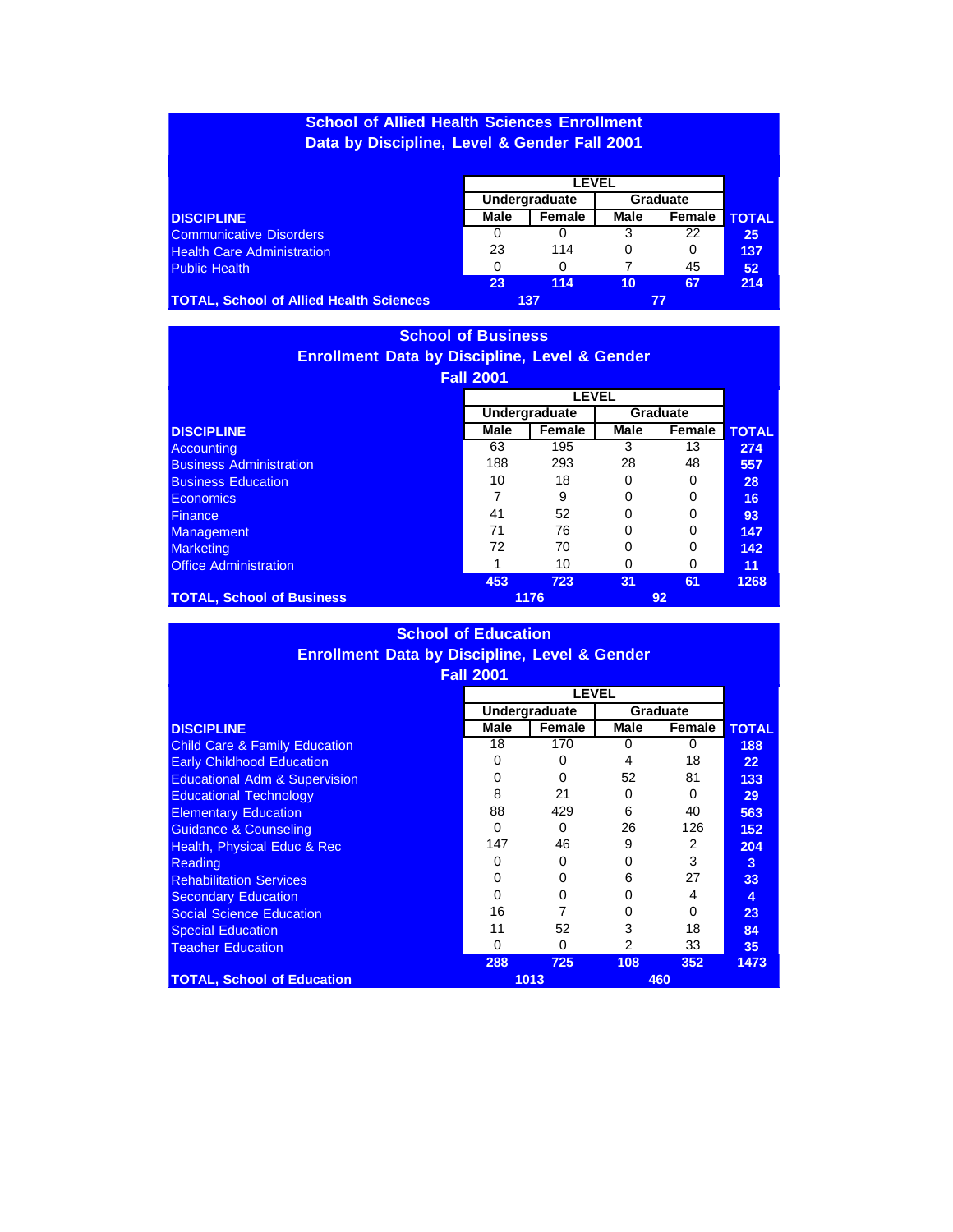| <b>School of Engineering</b>                             |                           |        |          |          |              |  |  |
|----------------------------------------------------------|---------------------------|--------|----------|----------|--------------|--|--|
| <b>Enrollment Data by Discipline, Level &amp; Gender</b> |                           |        |          |          |              |  |  |
| <b>Fall 2001</b>                                         |                           |        |          |          |              |  |  |
| <b>LEVEL</b>                                             |                           |        |          |          |              |  |  |
|                                                          | Undergraduate<br>Graduate |        |          |          |              |  |  |
| <b>DISCIPLINE</b>                                        | Male                      | Female | Male     | Female   | <b>TOTAL</b> |  |  |
| <b>Civil Engineering Computer</b>                        | 29                        | 4      | 0        | 0        | 33           |  |  |
| <b>Engineering Telecommunication</b>                     | 79                        | 37     | 0        | 0        | 116          |  |  |
| <b>Engineering</b>                                       | 9                         |        | 0        | 0        | 10           |  |  |
|                                                          | 117                       | 42     | $\bf{0}$ | $\bf{0}$ | 159          |  |  |
| <b>TOTAL, School of Engineering</b>                      | 159<br>$\bf{0}$           |        |          |          |              |  |  |

## **School of Liberal Arts Enrollment Data by Discipline, Level & Gender Fall 2001 DISCIPLINE** Art Clinical Psychology Criminal Justice & Corr Srvs **Criminology** English Foreign Languages **History** Mass Communications Music (Piano Performance) Music Education **Political Science Psychology** Public Administration Public Policy & Administration **Sociology Speech** Urban & Regional Planning Urban Studies **LEVEL TOTAL 80 29 252 24 172 6 61 244 12 88 120 244 34 32 65 83 22 16 Undergraduate Graduate Male Female Male Female** 51 29 0 0 0 0 9 20 114 138 0 0 0 0 9 15 27 125 9 11 2 4 0 0 35 22 3 1 99 132 3 10 8 4 0 0 57 24 5 2 42 72 3 3 47 197 0 0 0 0 16 18 0 0 8 24 10 17 13 25 16 67 0 0 0 0 10 12 4 12 0 0 **512 843 88 141 1584 TOTAL, School of Liberal Arts 1355 229**